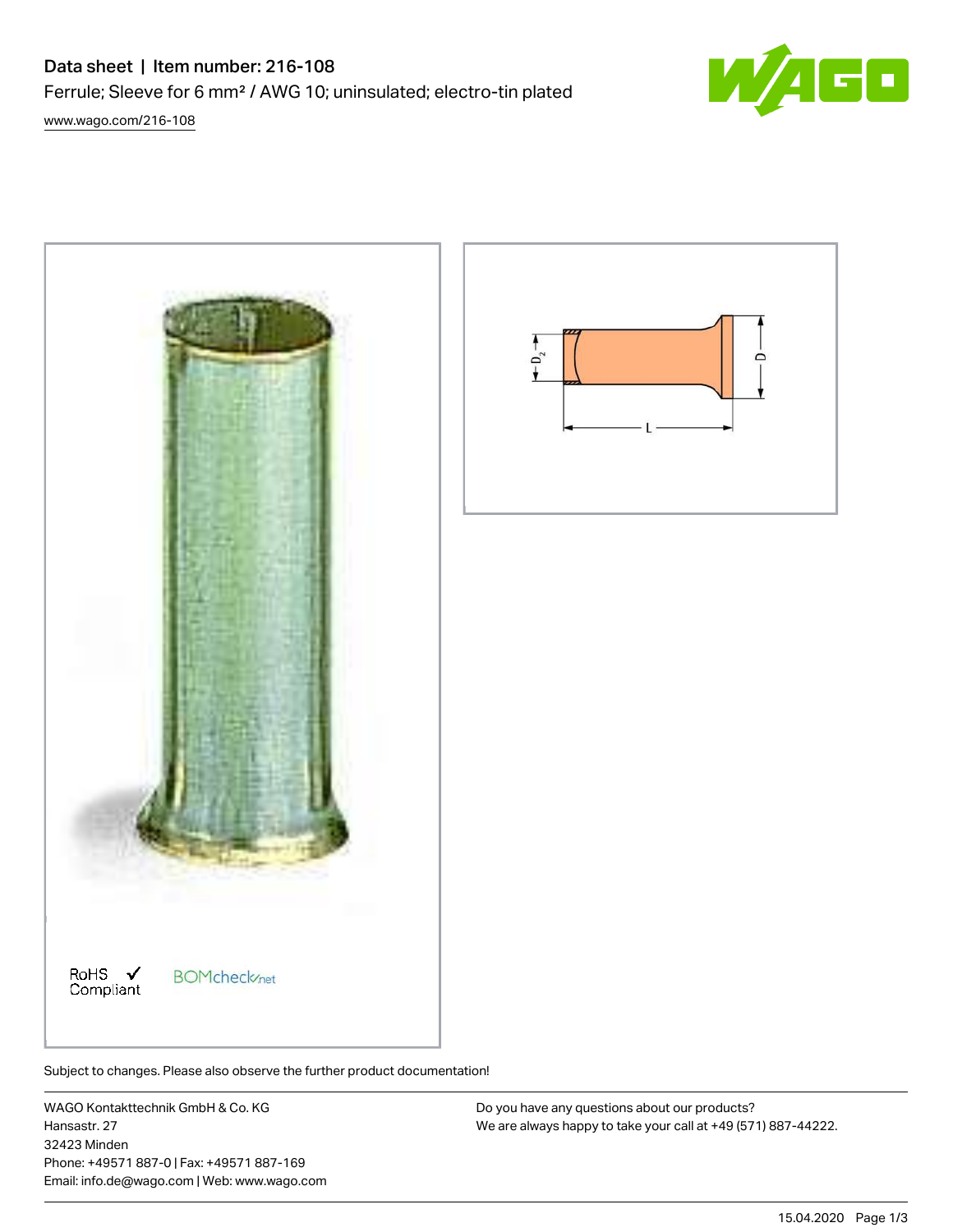

## Data Technical Data

| Main product function   | Ferrule                        |
|-------------------------|--------------------------------|
| Querschnitt Hülse AWG   | 10 AWG                         |
| Hülse für               | $6 \,\mathrm{mm}^2$            |
| <b>Connection data</b>  |                                |
| Strip length            | 12 mm / 0.47 inch              |
| <b>Geometrical Data</b> |                                |
| Length                  | $12 \,\mathrm{mm}$             |
| Diameter                | 4.7 mm                         |
| Diameter 2              | $3.5 \, \text{mm}$             |
| <b>Material Data</b>    |                                |
| Weight                  | 0.2 <sub>g</sub>               |
| Commercial data         |                                |
| Product Group           | 2 (Terminal Block Accessories) |
| Packaging type          | <b>BOX</b>                     |
| Country of origin       | <b>DE</b>                      |
| <b>GTIN</b>             | 4017332277709                  |
| Customs Tariff No.      | 85369010000                    |
|                         |                                |

## Counterpart

| <b>Downloads</b><br>Documentation |              |         |          |
|-----------------------------------|--------------|---------|----------|
| <b>Bid Text</b>                   |              |         |          |
| 216-108                           | Sep 11, 2017 | doc     | Download |
| doc - Datei                       |              | 24.6 kB |          |
| 216-108                           | Feb 19, 2019 | xml     | Download |
| GAEB X81 - Datei                  |              | 2.8 kB  |          |

Subject to changes. Please also observe the further product documentation!

WAGO Kontakttechnik GmbH & Co. KG Hansastr. 27 32423 Minden Phone: +49571 887-0 | Fax: +49571 887-169 Email: info.de@wago.com | Web: www.wago.com Do you have any questions about our products? We are always happy to take your call at +49 (571) 887-44222.